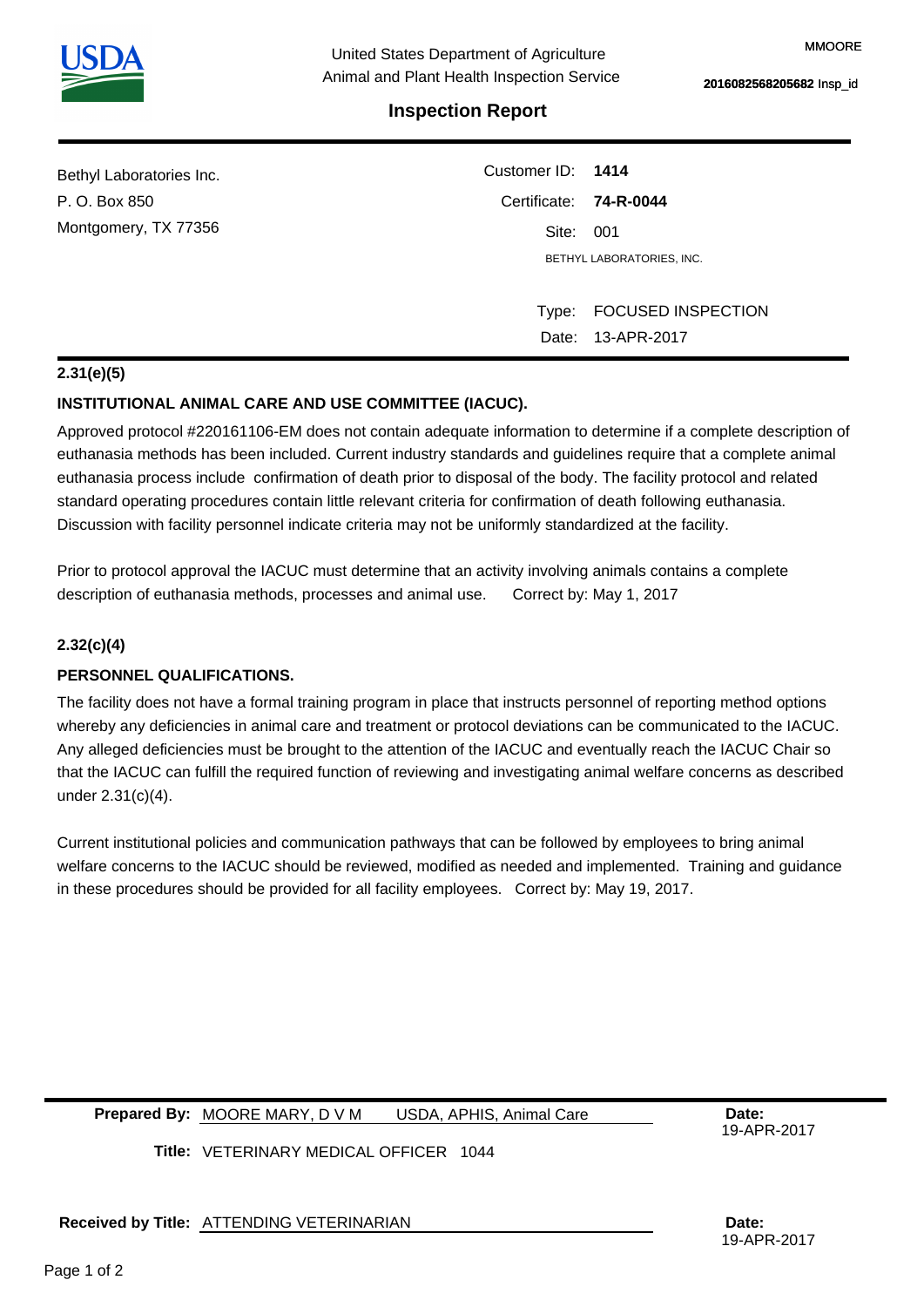

**Inspection Report**

MMOORE

# **2016082568205682** Insp\_id

This inspection included review of IACUC related documents, functions, protocols, facility standard operating procedures and programs.

The inspection and exit interview were conducted with the AV, IACUC Chair and other IACUC members.

**Prepared By: MOORE MARY, D V M USDA, APHIS, Animal Care Care Date:** USDA, APHIS, Animal Care

19-APR-2017

**Title:**  VETERINARY MEDICAL OFFICER 1044

**Received by Title: Date:**  ATTENDING VETERINARIAN

Page 2 of 2

19-APR-2017